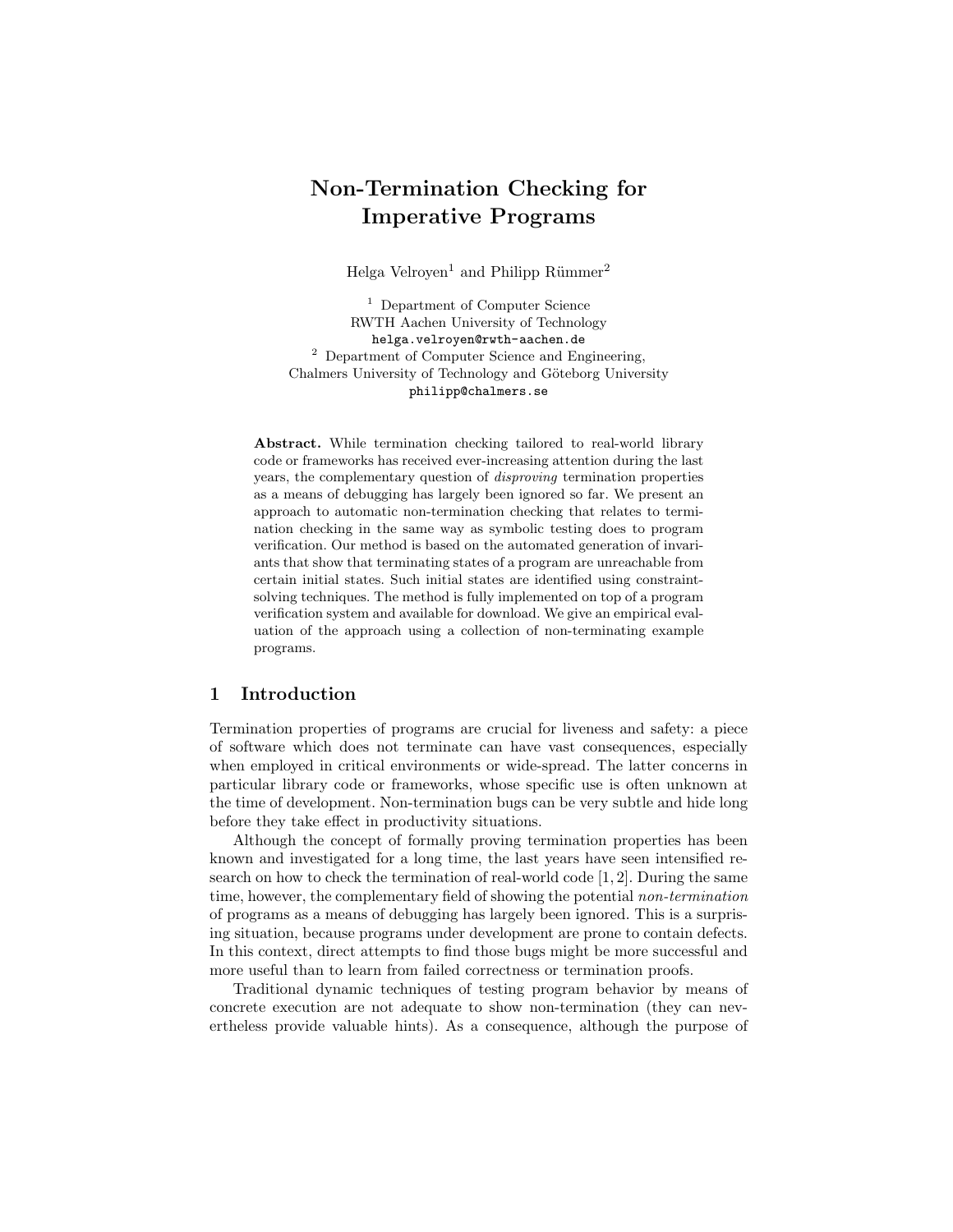non-termination analysis is more related to testing than to program verification, in most cases the usage of symbolic reasoning cannot be avoided. In the present paper, we introduce an approach to automatic non-termination checking that relates to termination checking in the same way as symbolic testing does to program verification. The method has been implemented on top of a general-purpose program verification system. Experiments using a database of non-terminating programs indicate that it can be a useful tool for detecting termination defects early during software development.

Showing the non-termination of a program consists of two parts: (i) to prove that a potential loop in a program is reachable from some initial state, and (ii) to prove that the potential loop can indeed cause non-termination. We use constraint solving techniques to achieve the first part, following the approach described in [3]. For the second part, we introduce an algorithm to synthesise invariants that show that the found loop is never exited and that terminating states of the program are therefore unreachable. Our approach is based on two main techniques, a template method for generating invariants (together with constraint solving) and refinement (strengthening) of invariants based on counterexamples. Because our experiments show that invariants for proving non-termination are typically much smaller than invariants for proving partial correctness, we believe that this yields a practical procedure for constructing non-termination proofs.

The paper is organised as follows: In Sect. 2 we define the programming language that is analysed in the whole paper. Sect. 3 introduces the logic and the calculus that we use to reason about programs, which is the basis for an effective algorithm in Sect. 4. An empirical evaluation of our approach is given in Sect. 5. Finally, we list related work in Sect. 6 and conclude in Sect. 7.

# 2 Preliminaries

We assume that the reader is familiar with classical first-order logic and Gentzenstyle sequent calculi, see [4] for an introduction. For sake of simplicity, all considerations of this paper are done in the context of a simple while-language that operates on the (infinite) domain of integers. The generalisation to other imperative languages is mostly straightforward, and, in our experience, occurring problems tend to be orthogonal to the task of proving non-termination. More details are given in [5, 3].

In order to introduce the while-language, we first assume a fixed vocabulary  $\Sigma$ of functions and predicates (with fixed arity) that describe the native side-effectfree operations that are available, as well as a fixed set  $V_p$  of program variables. The set  $\Sigma$  is supposed to contain at least literals and the standard operations on integers  $(0, 1, -1, \ldots, +, -, \cdot, =, <, \leq)$ . Ground terms, ground formulae and programs are then inductively defined by the following grammars:

$$
t_{\rm g} ::= v | f(t_{\rm g},...,t_{\rm g})
$$
  
\n
$$
\phi_{\rm g} ::= true | false | \phi_{\rm g} \land \phi_{\rm g} | \neg \phi_{\rm g} | \cdots | p(t_{\rm g},...,t_{\rm g})
$$
  
\n
$$
\alpha ::= \alpha ; \dots ; \alpha | v = t_{\rm g} | \text{if } (\phi_{\rm g}) \alpha \text{ else } \alpha | \text{while } (\phi_{\rm g}) \alpha
$$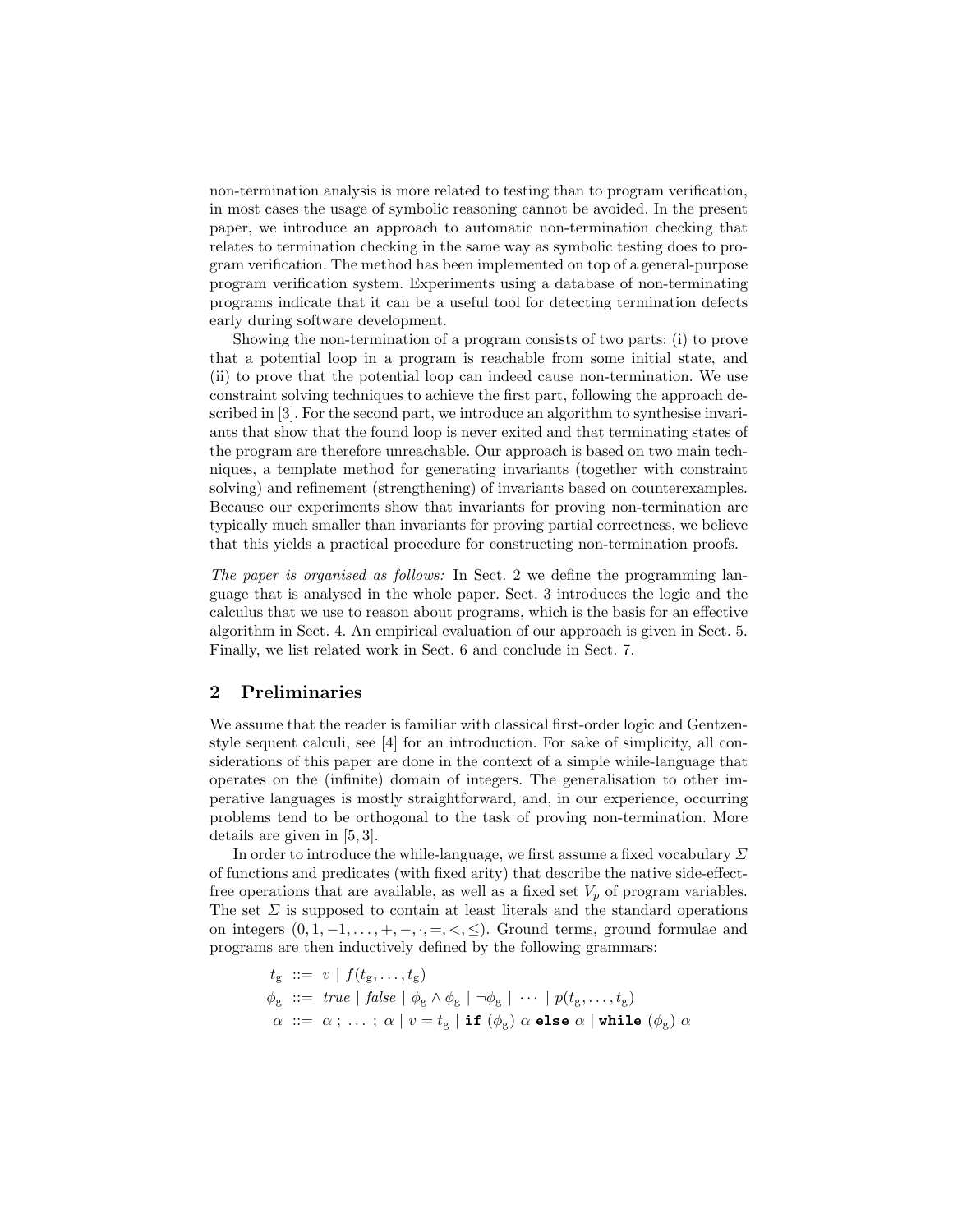where  $f \in \Sigma$  ranges over functions,  $p \in \Sigma$  over predicates and  $v \in V_p$  over program variables.

Semantics of Programs. Because only the integers are considered as domain, a structure is a pair  $S = (\mathbb{Z}, I)$  consisting of the set  $\mathbb Z$  of integers and an *interpre*tation I with  $I(f): \mathbb{Z}^n \to \mathbb{Z}$  if  $f \in \Sigma$  is a function of arity n and  $I(p) \subseteq \mathbb{Z}^n$  if  $p \in \Sigma$  is a predicate of arity n. Only those structures are considered in which the standard integer operations from above (like  $0, 1, -1, +, \ldots$ ) have their usual meaning. A program variable assignment is a mapping  $\gamma : V_p \to \mathbb{Z}$ . The space of all program variable assignments is denoted by  $PA = V_p \rightarrow \mathbb{Z}$ . While-programs  $\alpha$ are evaluated in structures S and denote partial mappings  $\llbracket \alpha \rrbracket^S : PA \to PA$  from program variable assignments to program variable assignments:

$$
[\![\alpha]\!]^S(\gamma) \ = \ \begin{cases} \gamma' & \text{$\alpha$ terminates in state $\gamma'$ when started in $\gamma$} \\ \bot & \text{$\alpha$ does not terminate when started in $\gamma$} \end{cases}
$$

Given an evaluation function  $val_{S,\gamma}$  for ground terms and formulae, which is defined as is common for first-order logic (cf. [4]), the concrete definition of  $\llbracket \alpha \rrbracket^S$ follows the lines of denotational semantics (for instance, [6]).

## 3 Proving Non-Termination: The Calculus Level

We introduce our approach to non-termination detection in two parts: in this section, we describe the logic and the calculus to reason about programs. Based on this declarative framework, Sect. 4 defines an algorithm (a proof procedure) for automatically detecting non-termination.

Dynamic Logic for the While-Language (WhileDL). First-order dynamic logic (DL) [7] is a multi-modal extension of first-order predicate logic, in which modal operators are labelled with programs. Most importantly, given a program  $\alpha$  and a formula  $\phi$ , a *box-formula*  $\alpha | \phi$  expresses that  $\phi$  holds in each final state of  $\alpha$ . This paper uses a version of dynamic logic for the simple whilelanguage [7] that is enriched with an explicit operator for simultaneous substitutions called updates [8, Sect. 3]. Updates allow us to present some of the techniques of this papers in a simpler way, but also simplify the generalisation to more involved languages like Java [5, 3, 8].

We assume the same vocabulary  $\Sigma$  and the same set  $V_p$  of program variables as in Sect. 2, but in addition we define a disjoint set  $V_l$  of logical variables that can occur in formulae and terms (outside of programs). Because some of our rules need to introduce fresh function symbols, we assume that  $\Sigma$  contains infinitely many functions for each arity n. Extending the grammar from Sect. 2, arbitrary terms, formulae and updates are then defined by:

$$
t ::= t_{g} | x | f(t, \ldots, t) | \{U\} t
$$
  
\n
$$
\phi ::= \phi_{g} | \phi \wedge \phi | \neg \phi | \cdots | p(t, \ldots, t) | [\alpha] \phi | \{U\} \phi
$$
  
\n
$$
U ::= v := t | U, \ldots, U
$$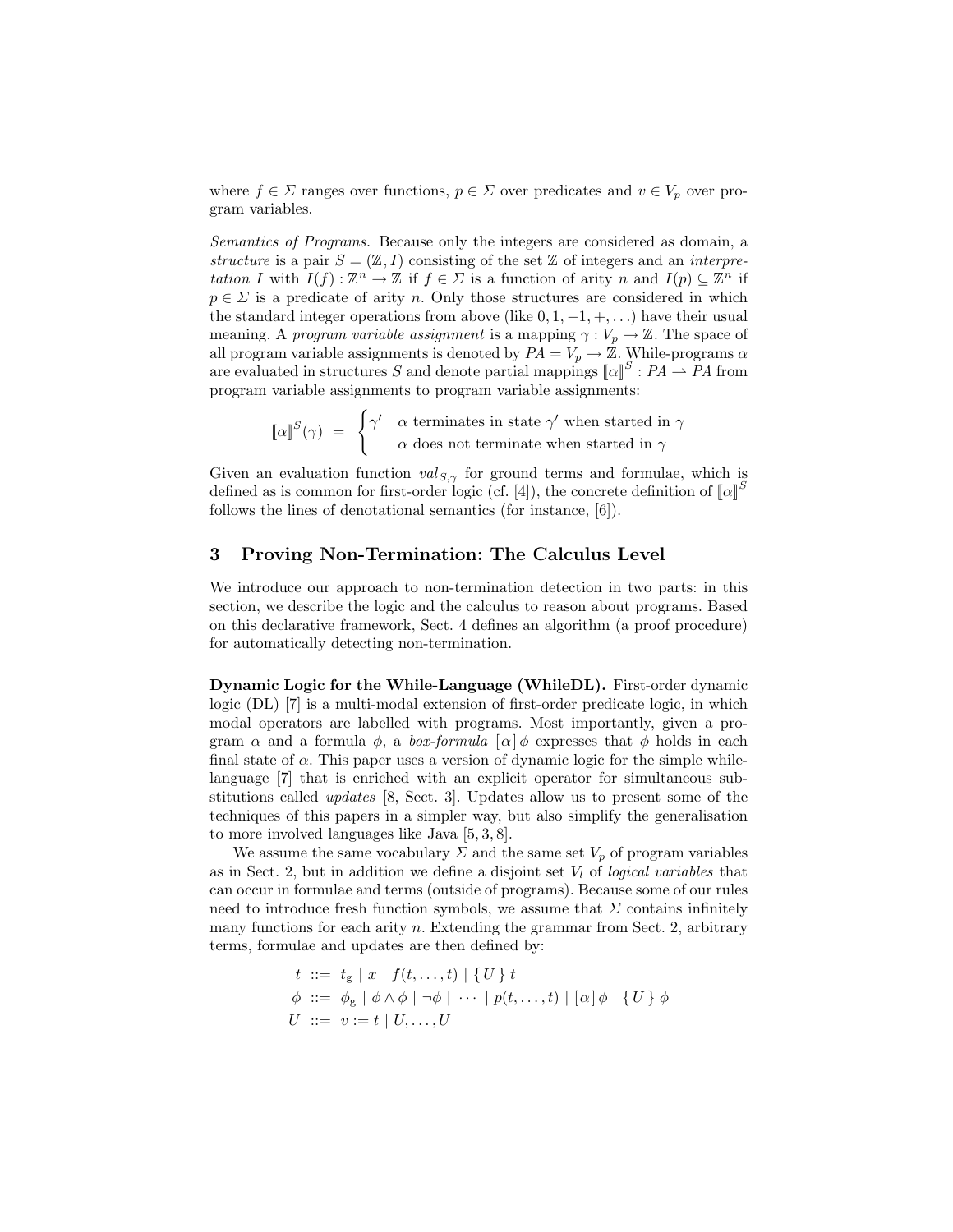where  $f \in \Sigma$  ranges over functions,  $p \in \Sigma$  over predicates,  $x \in V_l$  over logical variables and  $v \in V_p$  over program variables.

In order to define the semantics of terms, formulae and updates, besides structures  $S = (\mathbb{Z}, I)$  and program variable assignments  $\gamma \in PA$  we also need *logical variable assignments*  $\beta: V_l \to \mathbb{Z}$ . The denotation  $[[U]^{S,\beta}: PA \to PA$  of an update  $U$  is a total operation on program variable assignments:

$$
\llbracket v_1 := t_1, \dots, v_k := t_k \rrbracket^{S, \beta}(\gamma)(w) = \begin{cases} \text{val}_{S, \beta, \gamma}(t_i) & w = v_i \text{ and} \\ w \notin \{v_{i+1}, \dots, v_k\} \\ \gamma(w) & w \notin \{v_1, \dots, v_k\} \end{cases}
$$

This means that the assignments of an update are executed in parallel, and that assignments that syntactically occur later can override the effects of earlier assignments  $(v_j := t_j \text{ will override } v_i := t_i \text{ for } v_i = v_j \text{ and } j > i).$ 

The evaluation  $val_{S,\beta,\gamma}$  of terms and formulae is mostly defined as it is common for first-order predicate logic. Formulae are mapped into a Boolean domain, where tt stands for semantic truth. The cases for programs and updates are:

$$
val_{S,\beta,\gamma}([\alpha]\phi) = \begin{cases} val_{S,\beta,[\alpha]}s_{(\gamma)}(\phi) & \text{if } [\![\alpha]\!]^S(\gamma) \text{ is defined} \\ \text{tt} & \text{otherwise} \end{cases}
$$
  

$$
val_{S,\beta,\gamma}(\{U\}\phi) = val_{S,\beta,[\![U]\!]^{S,\beta}(\gamma)}(\phi)
$$

We interpret free logical variables  $x \in V_l$  existentially: a formula  $\phi$  is valid iff for each structure S and each program variable assignment  $\gamma \in PA$  there is a variable assignment  $\beta : V_l \to D$  such that  $val_{S,\beta,\gamma}(\phi) = \text{tt}$ . Likewise, a sequent  $\Gamma \vdash \Delta$  is called valid iff  $\bigwedge \Gamma \to \bigvee \Delta$  is valid. Free variables are used to express symbolic program inputs and as parameters in loop invariants and serve as an interface to constraint solving (see below for more details).

**Characterisation of Non-Termination.** Because box-formulae  $[\alpha]$   $\phi$  are trivially rendered true by a diverging program  $\alpha$ , we can express non-termination by asserting false as post-condition:  $\alpha$  false. This means that, given a structure S,  $val_{S,\gamma}([\alpha]$  false) = tt holds for exactly those initial states  $\gamma \in PA$  for which  $\alpha$ diverges.

In order to express non-termination for some *arbitrary* initial state, it is necessary to quantify the variables occurring in  $\alpha$  existentially, following the approach from [3]. For the while-language, this is done by prefixing the formula from above with an update that assigns arbitrary values to all program variables in  $\alpha$ :

$$
\{v_1 := x_1, \dots, v_n := x_n\} [\alpha] \text{false} \tag{1}
$$

where  $v_1, \ldots, v_n \in V_p$  are the variables occurring in  $\alpha$  and  $x_1, \ldots, x_n \in V_l$  are fresh logical variables. (1) is valid iff there are initial states from which  $\alpha$  diverges.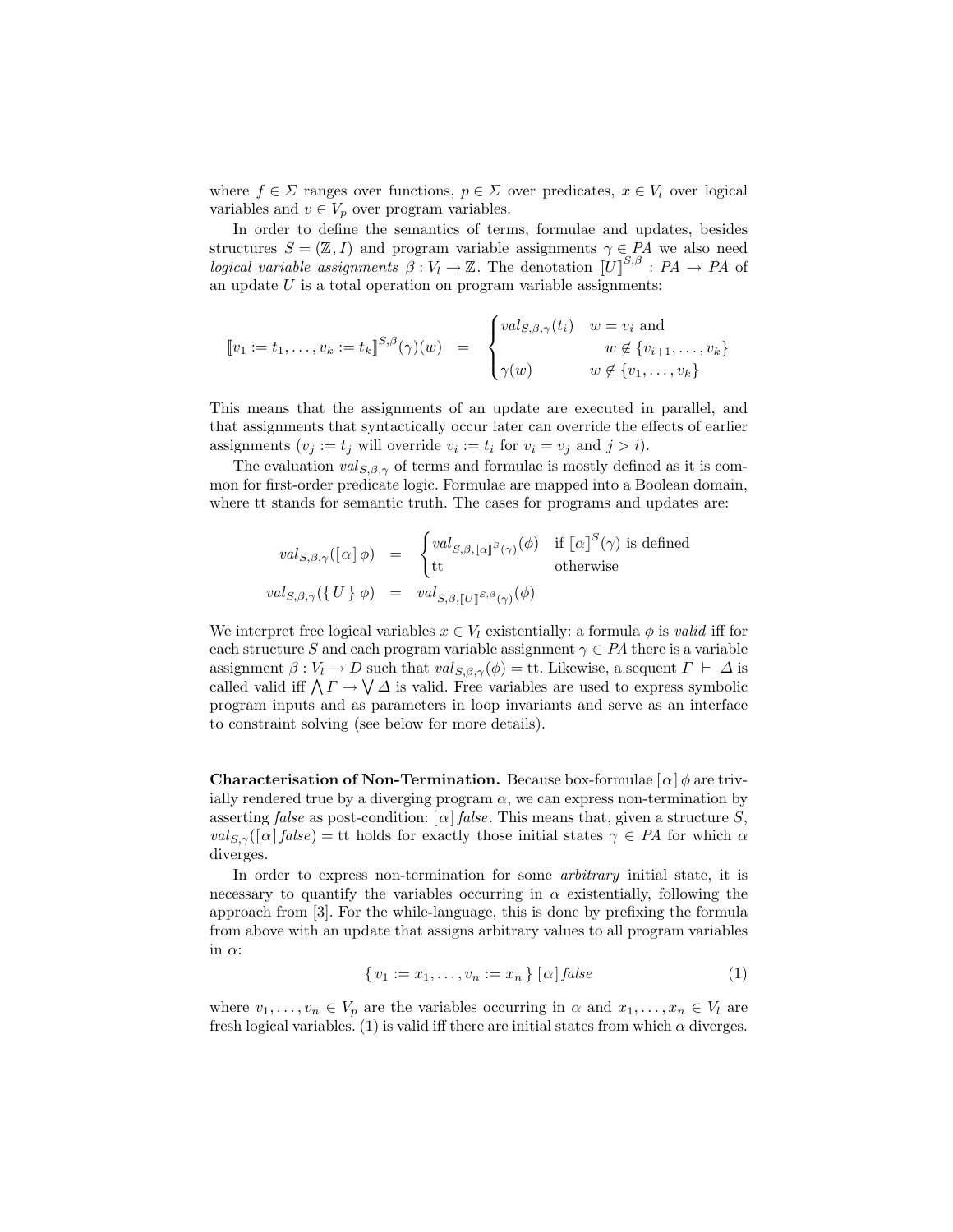A Sequent Calculus for WhileDL. To reason formally about the nontermination of programs, we introduce a Gentzen-style sequent calculus for WhileDL that follows closely the calculi in [3, 8]. Fig. 1 contains the most important calculus rules, which can be categorised as program-independent first-order rules (the upper part of the figure) and symbolic execution rules.

The rule Assign turns assignments into updates, which subsequently can be merged with the former preceding update  $U$  and simplified. The simplification and application of updates is performed by the rewriting rules in Fig. 2, which propagate updates in formulae or terms downwards until they can be applied to program variables like substitutions.

In IF, a case analysis for an if-statement is performed by splitting on the branch predicate  $\psi$  evaluated in the current program state U. The invariant rule While is a simplified version of the rule for Java defined in [8, Chap. 3]. In While, the erasure of side formulae is avoided with the help of anonymising updates  $A_1$ ,  $A_2$  that assign unspecified values to all variables that can be modified by the loop body  $\alpha$ . More formally, given that (i)  $v_1, \ldots, v_n \in V_p$  are the variables that occur as left-hand sides of assignments in  $\alpha$ , that (ii)  $x_1, \ldots, x_m \in V_l$  are the logical variables that occur in U,  $\phi$ , or Inv, and that (iii)  $f_1, \ldots, f_n$  are fresh function symbols, we say that the update

$$
v_1 := f_1(x_1, \ldots, x_m), \ \ldots, \ v_n := f_n(x_1, \ldots, x_m)
$$

is a fresh anonymising update for  $\alpha$  with respect to  $U, \phi, Inv$ . Note, that we need to inject the logical variables  $x_1, \ldots, x_m$  as arguments of the functions  $f_1, \ldots, f_n$ for exactly the same reasons as in the standard Skolemisation rule (cf. [4]).

Finally, *theory rules* are necessary to handle equality, integers, etc. in the calculus, we refer the reader to [9] for more details. An example proof using the WhileDL calculus is shown below.

When inspecting the calculus rules, it can be observed that all rules but While are local equivalence transformations: for all structures, program variable assignments and logical variable assignments, the conclusion of a rule holds iff all premisses hold. This property is important for us, because it implies that countermodels of an open goal are also countermodels of the initial conjecture (unless While has been applied). In Sect. 4, we use counterexamples that were extracted from open proof goals to refine invariant candidates.

Incremental Closure of Proofs. In order to close a proof tree that contains free logical variables, we have to show that the variables can be given values (depending on the considered structure) such that all remaining goals are turned into obviously valid sequents. We apply the idea of incremental closure [4, 10] together with the arithmetic constraint language from [3, Sect. 4] to check the existence of such values. The rules in Fig. 3 are responsible for introducing closure constraints for proof goals. If it is possible, in this way, to find compatible closure constraints for all proof goals (i.e., the conjunction of the constraints is valid), then it is sound to close the proof.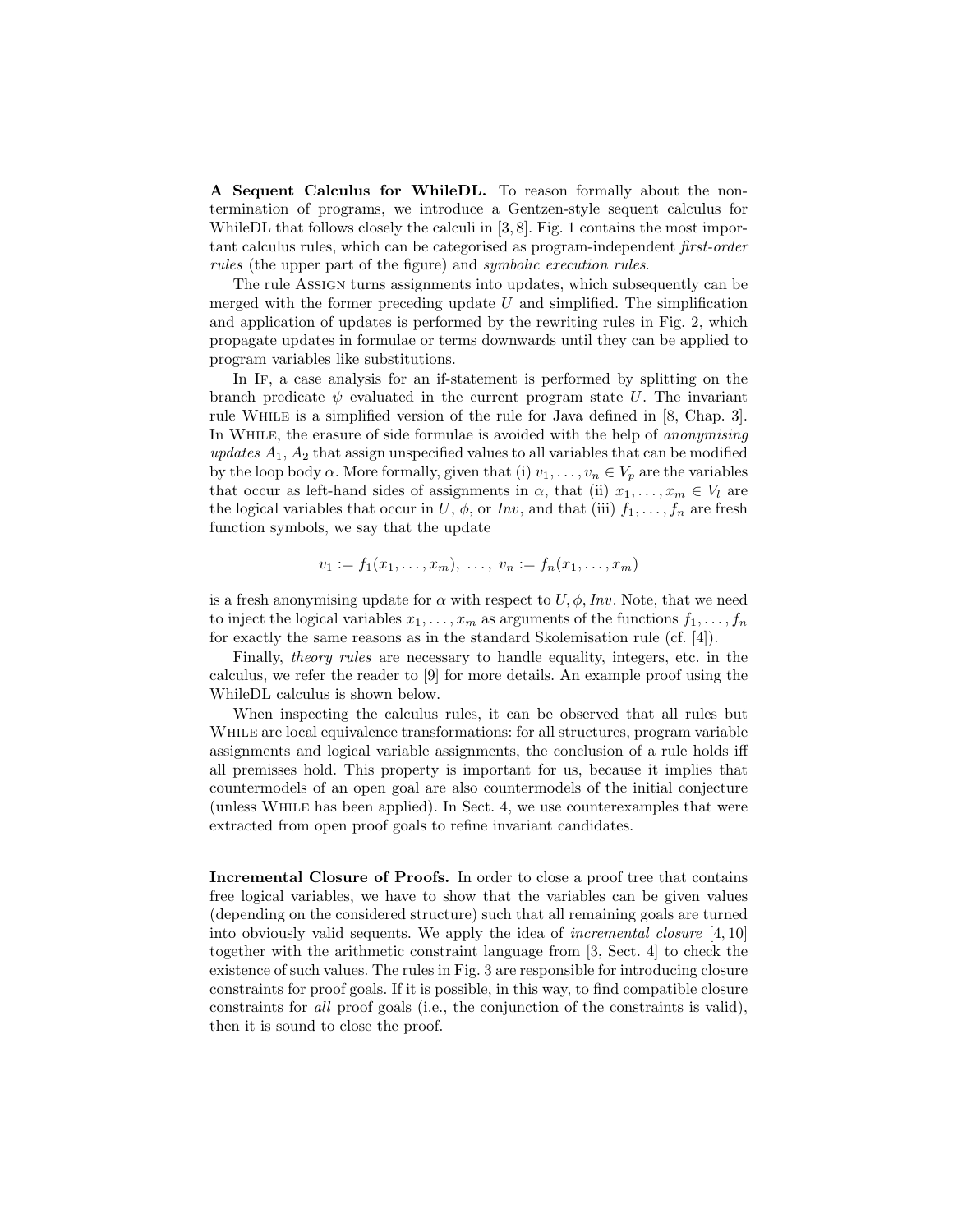$$
\frac{\tau}{\Gamma + true, \Delta} \text{ TRUE-RIGHT} \qquad \frac{\Gamma \vdash \Delta}{\Gamma, true \vdash \Delta} \text{TRUE-LEFT}
$$
\n
$$
\frac{\Gamma \vdash \phi, \Delta \quad \Gamma \vdash \psi, \Delta}{\Gamma \vdash \phi \land \psi, \Delta} \land \text{-RIGHT} \qquad \frac{\Gamma, \phi, \psi \vdash \Delta}{\Gamma, \phi \land \psi \vdash \Delta} \land \text{-LEFT}
$$
\n
$$
\frac{\Gamma, \phi \vdash \Delta}{\Gamma \vdash \neg \phi, \Delta} \neg \text{-RIGHT} \qquad \frac{\Gamma \vdash \phi, \Delta}{\Gamma, \neg \phi \vdash \Delta} \neg \text{-LEFT}
$$
\n...  
\n
$$
\frac{\Gamma \vdash \{U\} \phi, \Delta}{\Gamma \vdash \{U\} [\phi, \Delta]} \text{ SkIP} \qquad \frac{\Gamma \vdash \{U\} \{v := t\} [\dots] \phi, \Delta}{\Gamma \vdash \{U\} [v = t; \dots] \phi, \Delta} \text{ASSIGN}
$$
\n
$$
\frac{\Gamma \vdash \{U\} (\psi \rightarrow [\alpha_1; \dots] \phi), \Delta \quad \Gamma \vdash \{U\} (\neg \psi \rightarrow [\alpha_2; \dots] \phi), \Delta}{\Gamma \vdash \{U\} [\text{if } (\psi) \alpha_1 \text{ else } \alpha_2; \dots] \phi, \Delta} \text{ IF}
$$
\n
$$
\frac{\Gamma \vdash \{U\} \{nv, \Delta}{\Gamma \vdash \{U\} \{A_1\} (Inv \land \psi \rightarrow [\alpha] Inv), \Delta}}{\Gamma \vdash \{U\} \{A_2\} (Inv \land \neg \psi \rightarrow [\dots] \phi), \Delta} \text{ WHILE}
$$
\n
$$
(A_1, A_2 \text{ are fresh anonymous updates for } \alpha \text{ w.r.t. } U, \phi, Inv)
$$

Fig. 1. Sequent calculus for WhileDL. In the last four rules, the update  $\{U\}$  can also be empty and disappear.

$$
\{v_1 := t_1, \ldots, v_k := t_k\} v_i \to t_i \quad \text{if } v_i \notin \{v_{i+1}, \ldots, v_k\} \n\{v_1 := t_1, \ldots, v_k := t_k\} t \to t \quad \text{if } v_1, \ldots, v_k \text{ do not occur in } t
$$
\n
$$
\{U\} f(t_1, \ldots, t_n) \to f(\{U\} t_1, \ldots, \{U\} t_n) \n\{U\} p(t_1, \ldots, t_n) \to p(\{U\} t_1, \ldots, \{U\} t_n) \n\{U\} \neg \phi \to \neg \{U\} \phi \n\{U\} (\phi \land \psi) \to \{U\} \phi \land \{U\} \psi \n\{U\} \{v_1 := t_1, \ldots, v_k := t_k\} \phi \to \{U, v_1 := \{U\} t_1, \ldots, v_k := \{U\} t_k\} \phi \n\{\ldots, v := s, \ldots, v := t, \ldots\} \phi \to \{\ldots, v := t, \ldots\} \phi
$$

Fig. 2. The main application rules for updates in WhileDL. Further rules to simplify updates can be formulated (cf. [8, Chap. 3]), but are not shown here.

$$
\frac{[s=t]}{\Gamma+s=t,\Delta} = \text{RIGHT} \qquad \frac{[s \le t]}{\Gamma+s \le t,\Delta} \le \text{RIGHT} \qquad \frac{[s \ge t]}{\Gamma+s \ge t,\Delta} \ge \text{RIGHT}
$$
\n
$$
\frac{[s \ne t]}{\Gamma,s=t \vdash \Delta} = \text{LEFT} \qquad \frac{[s > t]}{\Gamma,s \le t \vdash \Delta} \le \text{LEFT} \qquad \frac{[s < t]}{\Gamma,s \ge t \vdash \Delta} \ge \text{LEFT}
$$

Fig. 3. Closure rules for the WhileDL sequent calculus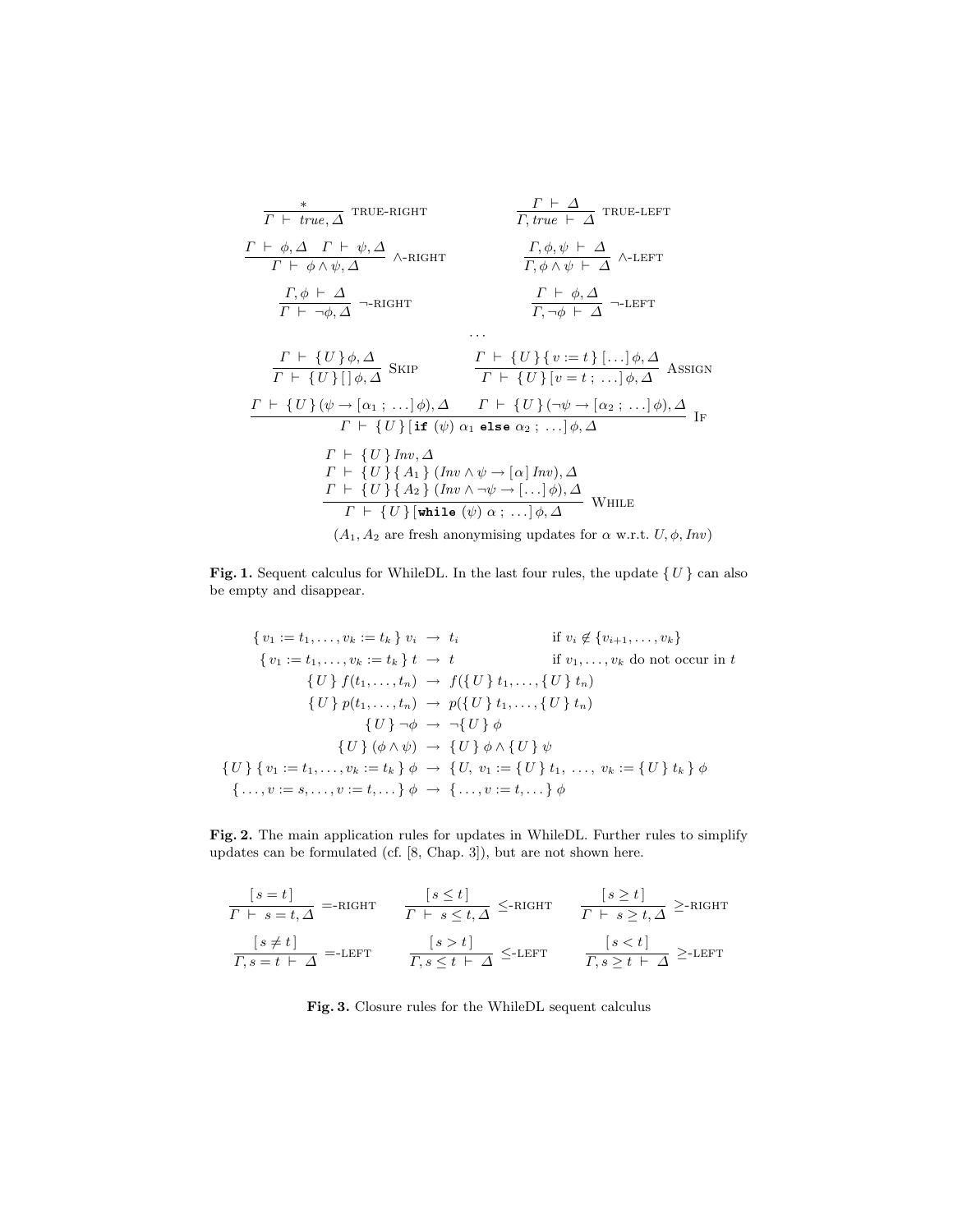Example. We illustrate the usage of the sequent calculus by proving the nontermination of the following program:

$$
\text{LCM} = \begin{cases} a = a_0; \, b = b_0; \\ \text{while } (a \neq b) \{ \\ \text{if } (a > b) \, b = b + b_0 \text{ else } a = a + a_0 \end{cases}
$$

In case of termination, the post-value of  $a$  and  $b$  is the least common multiple of the two integers  $a_0$ ,  $b_0$ . The program fails, however, to handle negative inputs correctly: if the signs of  $a_0$  and  $b_0$  are different, for instance, the program does not terminate. To prove this formally, we instantiate (1) with Lcm and construct a proof tree (Fig. 4).

The only step in the course of the proof that requires creativity is the choice of the formula  $Inv$  that is used as invariant when applying the rule WHILE (our technique for synthesising such formulae is described in the next section). In terms of the program execution, Inv has to describe a set of program states that (i) is entered when Lcm reaches the while-loop, (ii) is not left during the execution of the loop, and (iii) does not contain any states in which the loop guard becomes false. We chose  $a < b$  as invariant in this example, but similar proofs can be given for the invariants  $a < 0 \wedge b > 0$  or  $a \neq b$ . In all cases, the technique of incremental closure has to be used to determine some initial state (i.e., values of the variables  $a_0$ ,  $b_0$ ) for which the chosen formula Inv actually is an invariant and the proof can be closed. The closing constraint in Fig. 4 is  $[x_a < 1 \wedge x_a < x_b]$ , which means that we have proven the non-termination for initial states  $(a_0, b_0)$  like  $(0, 1), (0, 2), (-10, -5)$ , etc.

## 4 Automatically Detecting Non-Termination

In our work, we developed an algorithm to identify non-terminating programs automatically. It has two components, an invariant generator and a theorem prover. The theorem prover is used to prove formulae which state the non-termination of a program. This done by construction of proof trees using the calculus rules and incremental closure, described in Sect. 3. The other component, the invariant generator, is used to provide and refine invariants for the theorem prover. It was used to construct the invariant  $a < b$  from the previous section in a systematic way.

The idea of the algorithm is to construct a non-termination proof as described in the preceding section. The essential part of a non-termination proof is the invariant which is used in the application of the While rule. Our algorithm tries to find this invariant by repeatedly constructing proof attempts. In each iteration a different invariant is used, starting with the formula true, representing that the prover has no knowledge about the invariant at start up. After each failed proof attempt, the incomplete proof tree is examined. The retrieved information from this examination is then used to refine the invariant. There are several ways of refinement of which one uses template variables for the invariants.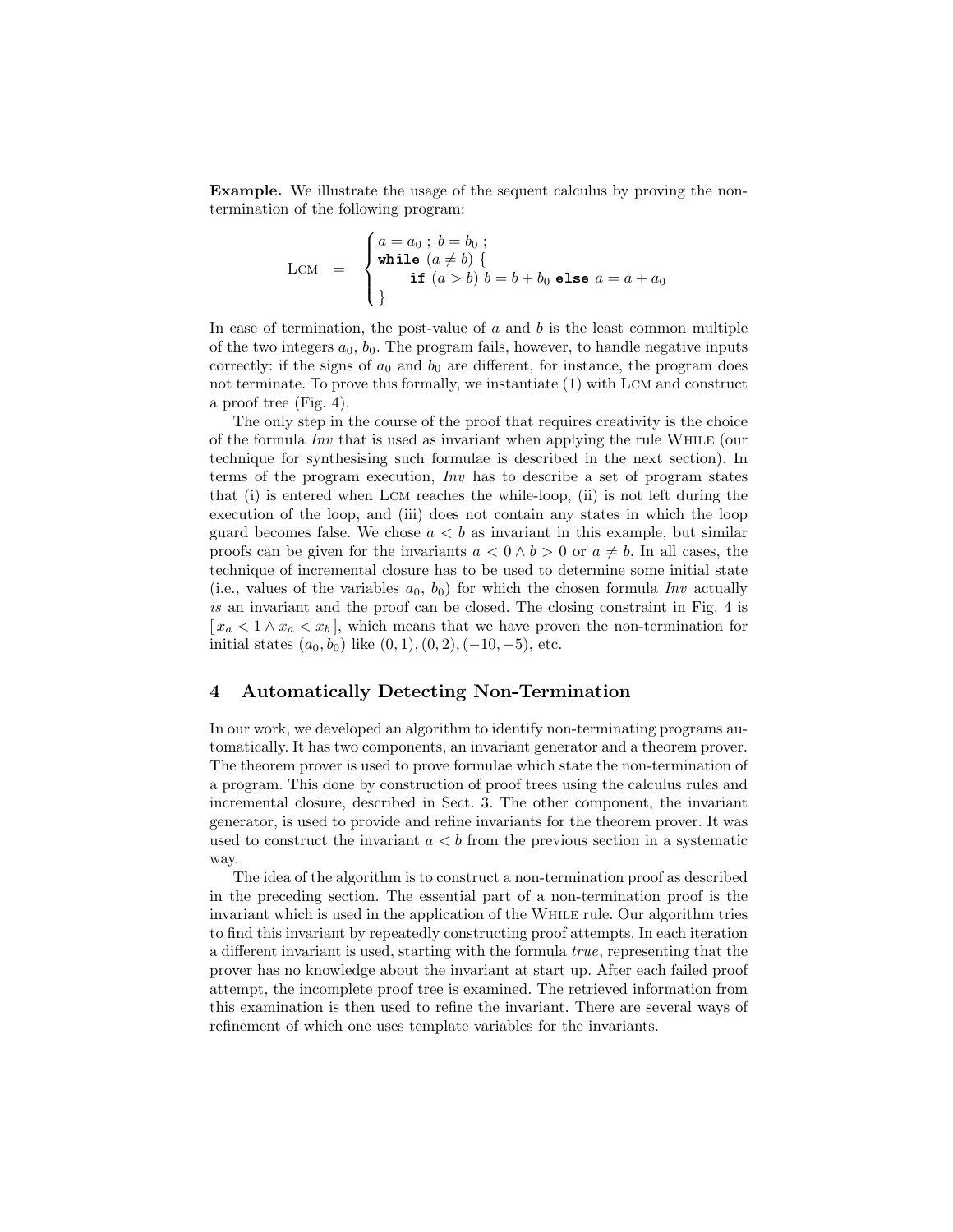

Fig. 4. Proof for the (potential) non-termination of the program LCM using the invariant  $a < b$ . The proof can be closed with the constraint  $[x_a < 1 \land x_a < x_b]$ , which describes a set of initial states that causes LCM to diverge. We write  $\beta$  for the body of the while-loop,  $f_a$ ,  $f_b$ ,  $g_a$ ,  $g_b$  as abbreviation for the Skolem terms  $f_a(x_a, x_b)$ ,  $f_b(x_a, x_b)$ ,  $g_a(x_a, x_b)$ ,  $g_b(x_a, x_b)$ , and  $U_0$  as abbreviation for the update  $a_0 := x_a$ ,  $b_0 := x_b$ . Rewriting steps to apply updates are denoted by  $\stackrel{*}{\rightarrow}$ , whereas (\*) means that rules for propositional and arithmetic reasoning are applied which are not shown in detail.

|  |                | It. cur. Inv. Open goals Queue after step 5 of algorithm                         |
|--|----------------|----------------------------------------------------------------------------------|
|  |                | 1 true $a = b \vdash b > a, b < a, b < U_b, a < U_a, b > L_b, a > L_a, a \neq b$ |
|  | 2 $b > a$ none | $b < a, b < Ub, \ldots$                                                          |

Fig. 5. Application of the algorithm on LCM. Technically,  $a$  and  $b$  in the open goals are Skolem terms like  $f_a(x_a, x_b)$  in Fig. 4, which have to be translated back to obtain invariants in terms of the program variables. In iteration 2, the non-termination proof can be closed with the constraint  $[x_a < x_b \land x_a < 1]$ . The result expresses that LCM does not terminate if the initial value of  $a_0$  is less than that of  $b_0$  and not positive.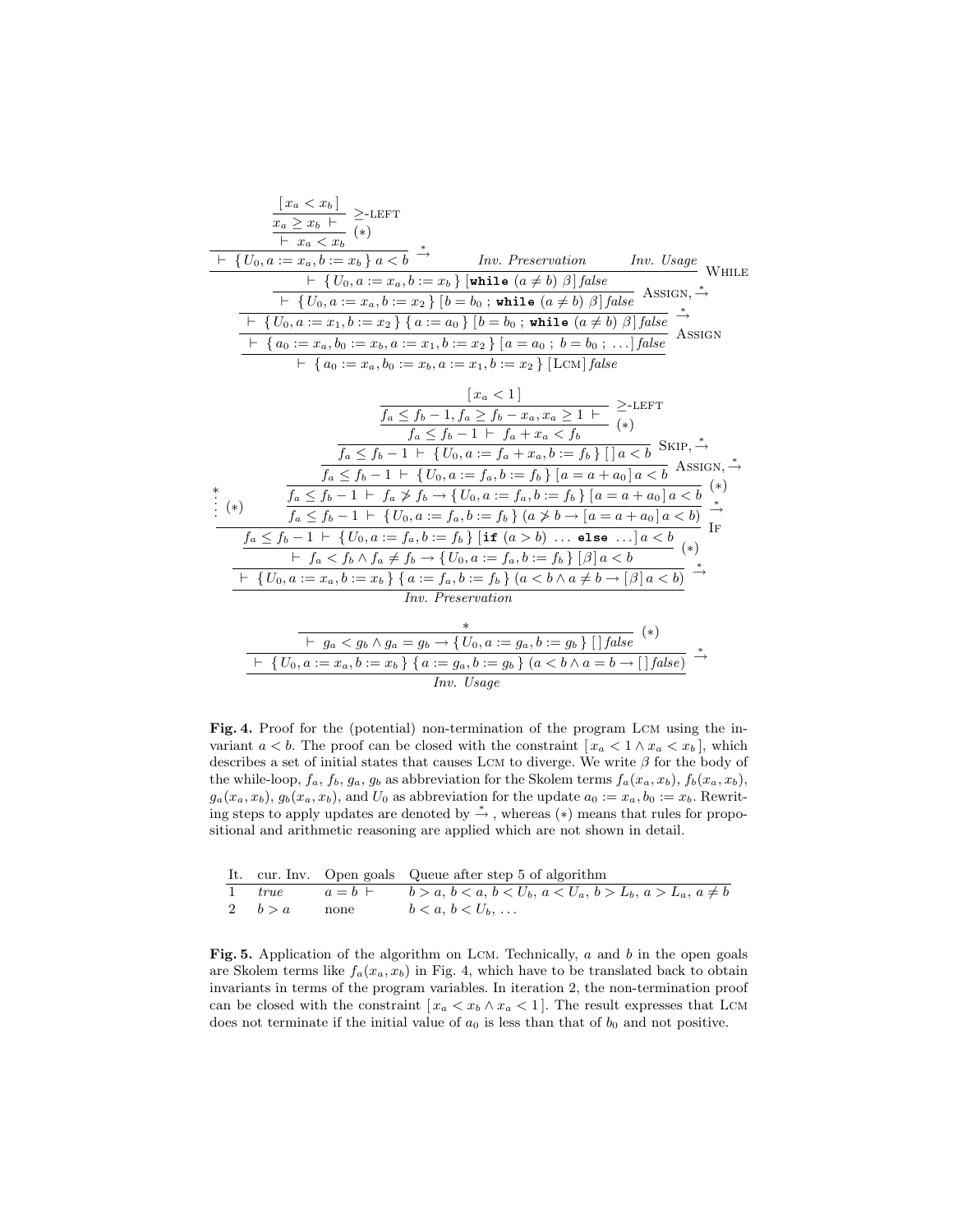A positive result of the algorithm is a successful non-termination proof of the program together with a description of a set of input values for which the loop of the program runs forever.

Note on Nested Loops. The algorithm as it is described here is only applicable to single, unnested loops. As it is always possible to transform nested loops into unnested ones, this is no real restriction. Besides, in [5] we describe how our algorithm can be adapted so that it directly works on nested loops.

**Outline of the Algorithm.** Let  $\alpha$  be the program whose termination is in question. The input of the algorithm is  $\alpha$ 's source code, which is inserted into a WhileDL formula  $\phi$  (formula (1) in Sect. 3) which states that there are inputs for which  $\alpha$  does not terminate.

#### Initialisation

1. The formula  $\phi$  is handed over to the theorem prover. The proof procedure is invoked and constructs a proof tree in which the program is symbolically executed until the execution reaches the loop.

#### Iteration

- 2. The proof procedure applies the invariant rule While (Fig. 1). The invariant  $Inv_{cur}$  which is used in the invariant rule's application is chosen from a queue of invariants. Initially there is only  $Inv_{cur} \equiv true$  in the queue.
- 3. The proof procedure keeps on constructing the proof as far as possible without human interaction.
- 4. If the proof procedure can close the proof, the algorithm terminates with the result that the program does not terminate. If the proof cannot be closed, the open goals of the proof are extracted and handed over to the invariant generator.
- 5. The invariant generator inspects the formulae of the open goals. The obtained information is used to refine the invariant candidate to create one or more new candidates, which are then added to the queue.

The algorithm repeats step 2 to 5 iteratively, each time using one of the invariant candidates from the invariant queue. The iterations are carried out until one of these events occurs: the proof can be closed with the help of the invariant candidate, the algorithm runs out of new invariant candidates or a maximum number of iterations is reached. In case of a successful termination of the algorithm, it outputs the invariant used for the final proof, together with the (consistent) closing constraint.

There are three parts of step 5 of the algorithm that we like to describe in more detail. The first is the actual creation of the invariants.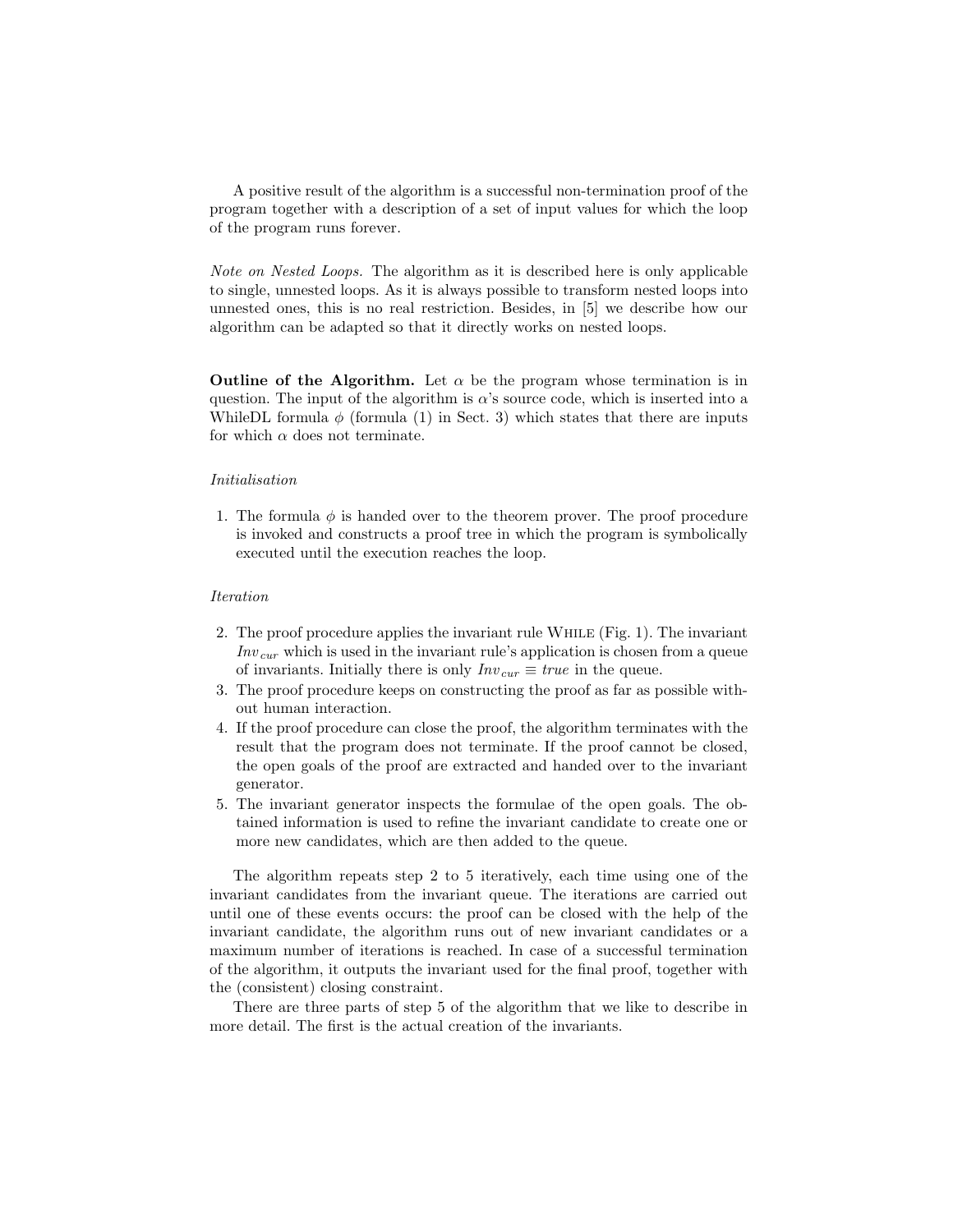Invariant Creation. There are different methods to create new invariants from the open goals of failed proofs. Assume that we obtained the open goal

$$
\phi_1,\ldots,\phi_n \vdash \psi_1,\ldots\psi_m
$$

where  $\phi_i$  and  $\psi_i$  are WhileDL-formulae. Given such an open goal, the invariant generator creates invariant fragments  $\rho$  which are conjunctively added to the invariant  $Inv_{cur}$  which was used in the current iteration to obtain a new invariant  $Inv_{new} = Inv_{cur} \wedge \rho$ . The invariant fragments are created by the following operations:

- ADD. A formula  $\psi_i$  in the succedent states a situation in which there is a problem with the non-termination proof when  $\psi_i$  does not hold. Most often that means that in this situation the loop actually terminates. We exclude this situation by setting  $\rho = \psi_i$ .
- NEGADD. A formula  $\phi_i$  in the antecedent means that there is a problem with the non-termination in the situation where  $\phi_i$  holds. Here, the same idea applies as for formulae in the succedent, but in this case we have to negate it before we add it to the old invariant, which means  $\rho = \neg \phi_i$ .
- INEQ. In case a formula  $\phi_i$  of the antecedent is of form  $\phi_i \equiv a = b$ , we do not only add the negation as in NEGANDADD, but an inequality. That means from  $a = b$  we obtain two fragments  $\rho_1 \equiv a \geq b$  and  $\rho_2 \equiv a \leq b$ , yielding two different new invariants.
- $-$  INEQVAR. Often it is useful to express that *there are upper or lower bounds* for an expression rather than specifically setting one like in Ineq. This is done through the introduction of free logical variables. Those variables stand for particular but not yet specified values. For each term in the open goal, we provide two new variables  $U$  and  $L$ , one for the upper and one for the lower bound. Thus, for each term  $t_k$  occurring in one  $\phi_i$ , we obtain two fragments  $\rho_k^u \equiv t_k \leq U_k$  and  $\rho_k^l \equiv t_k \geq L_k$ . The values for the new variables are estimated by the constraint solver of the proof procedure.

The latter two creation methods are of course only applicable if  $a, b$  and  $t_k$ are expressions of an ordered type, in our case integers.

Invariant Filtering. In the process of invariant creation, sometimes invariant candidates are created that are not helpful in the search of a non-termination invariant. This is due to the fact that these methods are applied "blindly" without actually examining the old invariant candidate. Therefore, after the creation of invariants in step 5 of the algorithm, we filter out those candidates which are obviously useless:

– Inconsistent Invariant. A newly created invariant candidate can be equivalent to the formula false. Because the first property of non-termination invariants is that the invariant must hold before the loop execution, it is dismissed.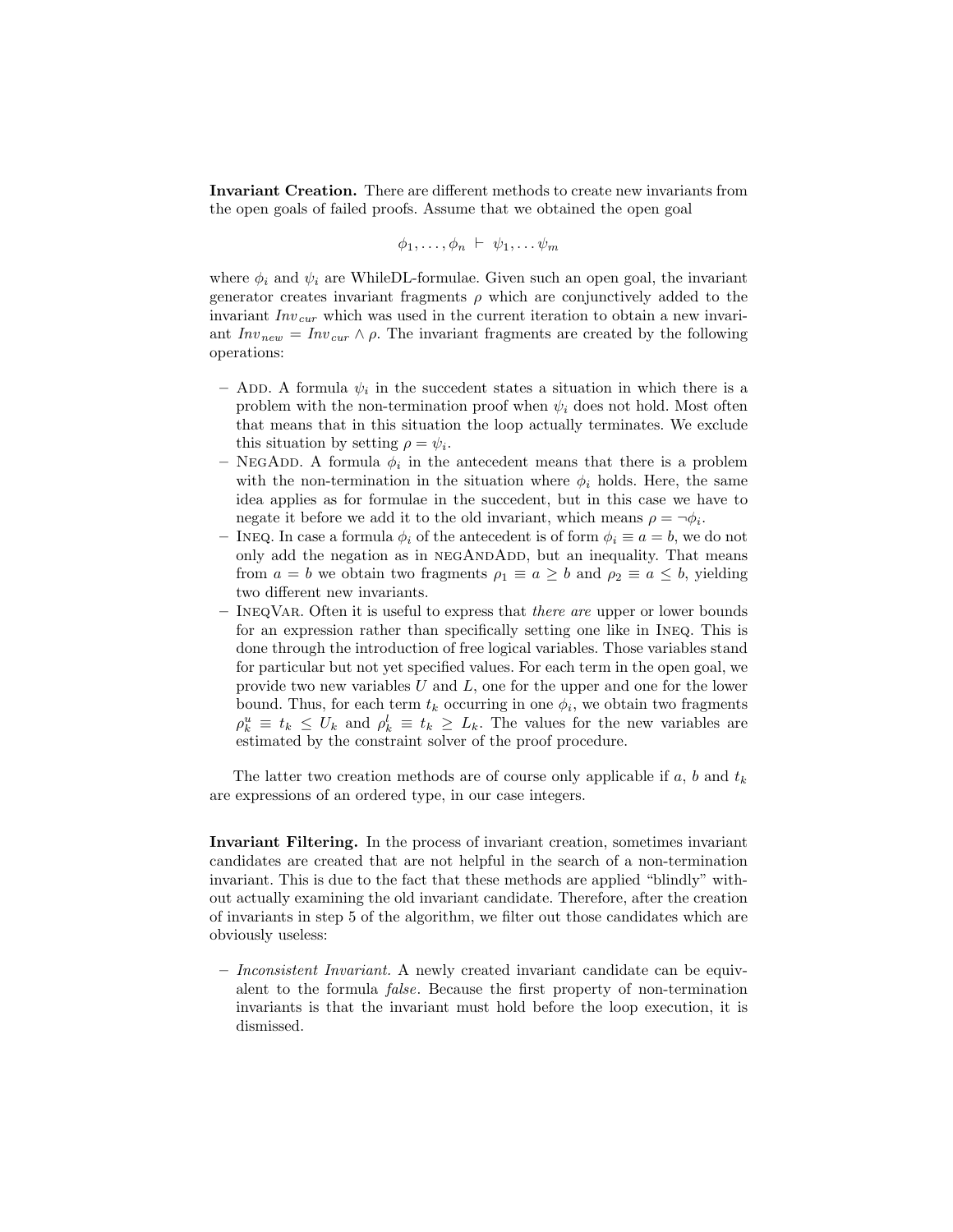- Equivalence to Previous Invariants. A new invariant candidate can be equivalent to a candidate that was already created and/or used in an earlier iteration. Dismissal of these candidates avoid unnecessary calculations and thus save resources.
- Impossible Closure of the Init-branch. The application of the invariant rule makes the proof branch into three branches. The first branch proves that the invariant holds when the loop is reached in the execution of the program. In the refinement process, invariant candidates might be created that do not hold in the beginning of the loop, even if they are satisfiable in general. Once we have created an invariant candidate which prevents the first branch from closing, it does not make sense to refine any further: refinement would only strengthen the candidate even more.<sup>3</sup>
- $-$  Complexity. For performance reasons, we set a limit on the complexity of formulae to keep the runtime at a reasonable level.

Invariant Scoring. In each iteration of the algorithm, when the invariant candidates are created and filtered in step 5 still a lot of invariants can remain. In order to traverse the search space of invariants in a reasonable way, we have to queue invariants according to their probable usefulness for non-termination proofs.

We estimate this usefulness by several criteria and express it in a score, which is a real number between 0 and 1. The lower the score is, the more the invariant is preferred in the queue. The score is calculated as a weighted average of scores for each of the following criteria.

- $-$  Complexity. In order to find the most general description of a set of critical inputs, we prefer simple invariants to complex ones. The complexity is measured in both the term depth and the number of operators of the invariant.
- $-$  *Existence of Free Variables.* The creation method INEQVAR is a strong tool (and sometimes the only effective one) to find the desired invariant. The problem with free variables is that in cases where they do not lead to a closed proof, they tend to lead to even bigger open proofs. It is reasonable to prefer invariant candidates that do not contain free variables to those who do in order to keep the number of newly created candidates as low as possible.
- Multiple Occurrence of Formulae. In an open proof, sometimes the same formulae occur in several open goals. We prefer invariant candidates made from those formulae to others, because if the candidate makes the algorithm close branches, it will close several branches in the same proof.
- Reoccurring Formulae. Formulae which occurred in open proofs in several iterations of the algorithm might be suitable candidates for the next invariant, because they hint to situations where the non-termination proof repeatedly failed.

 $3$  The filtering of inconsistent invariants is subsumed in this filter. We kept it in the list of filters, because checking for inconsistency is easier than for closure of the initial branch. So, for performance reasons it is useful to first check only for consistency before examining the closability of the first branch.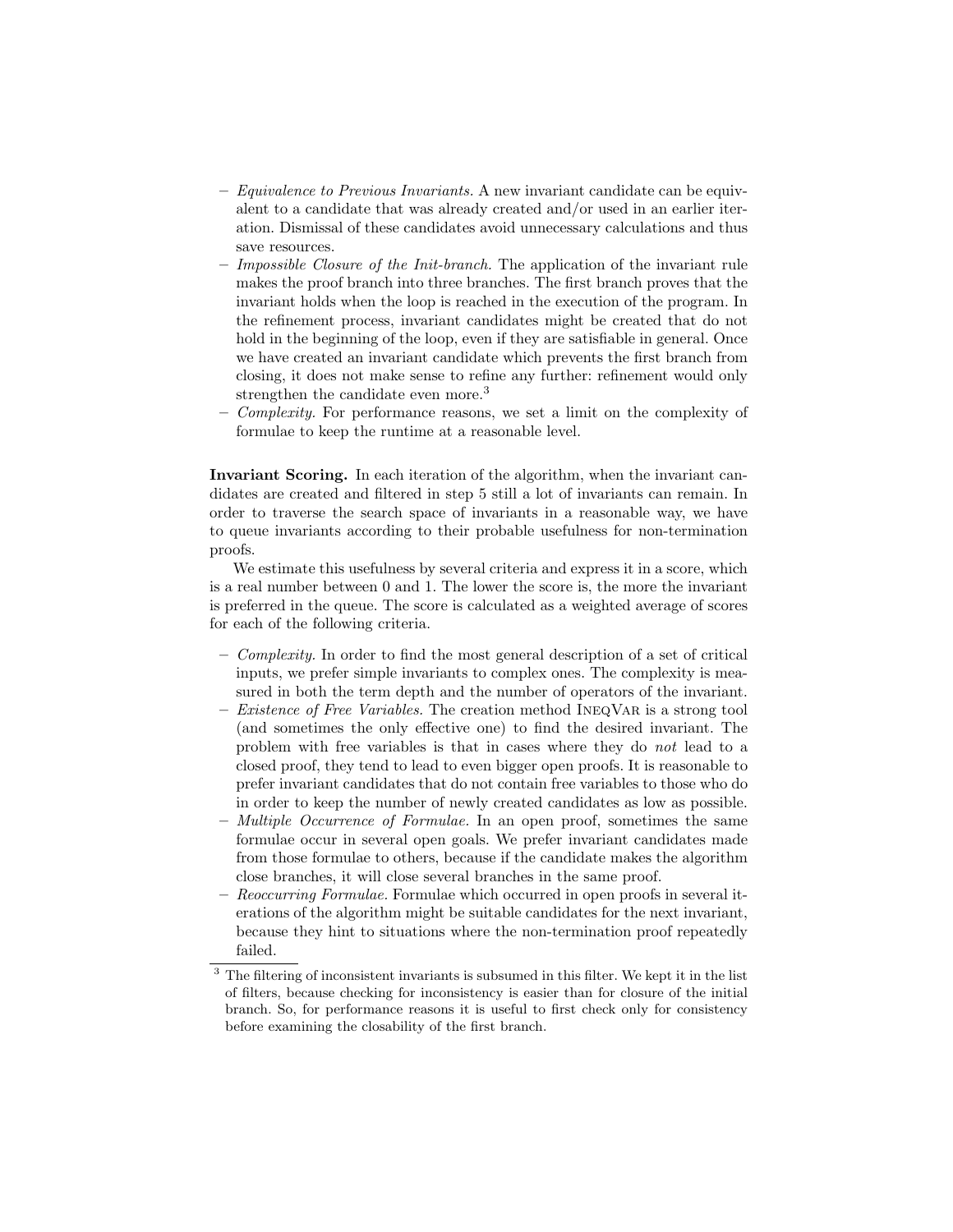– Proof Size. We presume that the smaller an open proof is (measured in the number of open goals) the closer it is to being closed. Therefore we prefer formulae which come from small open proofs to those from big open proofs.

Experiments have shown that the choice and weighting of the criteria is extremely important for the search in the space of invariants. In our work, we ran several experiments to test the impact of different heuristics, the results of which are given in Sect. 5 and [5].

Examples. We apply our algorithm to the example programs FIB and LCM, of which the latter one was introduced in Sect. 3 already. For the sake of simplicity, we assume that for scoring of the invariants only the criteria of complexity is applied.

Example Lcm. Fig. 5 shows how the algorithm works on Lcm. In this case all presented creation methods are used.

Example FIB. Given a Fibonacci number  $n$  as input, FIB calculates how many calculation steps are necessary in the series of Fibonacci numbers to reach  $n$ . The result is stored in variable c. In case  $n$  is not a Fibonacci number, the program does not terminate.

$$
\text{FIB} = \begin{cases} i = 0 \; ; \; j = 1 \; ; \; t = 0 \; ; \; c = 2 \; ; \\ \text{while} \; (j \neq n) \; \{ \\ t = j + i \; ; \; i = j \; ; \; j = t \; ; \; c = c + 1 \end{cases}
$$

In contrast to Lcm, the algorithm needs several refinement steps (Fig. 6) to prove the non-termination of FIB. The input variable  $n$  is associated with the free logical variable  $x_n$ . This time, we used only the creation methods ADD, NEGADD, INEQ, together with the complexity scoring criterion. We abstained from showing the creation method IneqVar, because it increases the number of necessary iterations too much to be shown here. However, we did run the same experiment with IneqVar and will present the results in the following section.

Properties of the algorithm We would like to have a closer look at the properties of the algorithm which we presented here.

– Soundness. The algorithm is sound for non-termination: it will never identify a terminating program as non-terminating. This is an immediate consequence of the soundness of the calculus from Sect. 3, because non-termination is only reported if it was possible to construct a proof for it. Applied to a terminating program, the algorithm will fail to find such a proof and will output that it was not able to prove non-termination.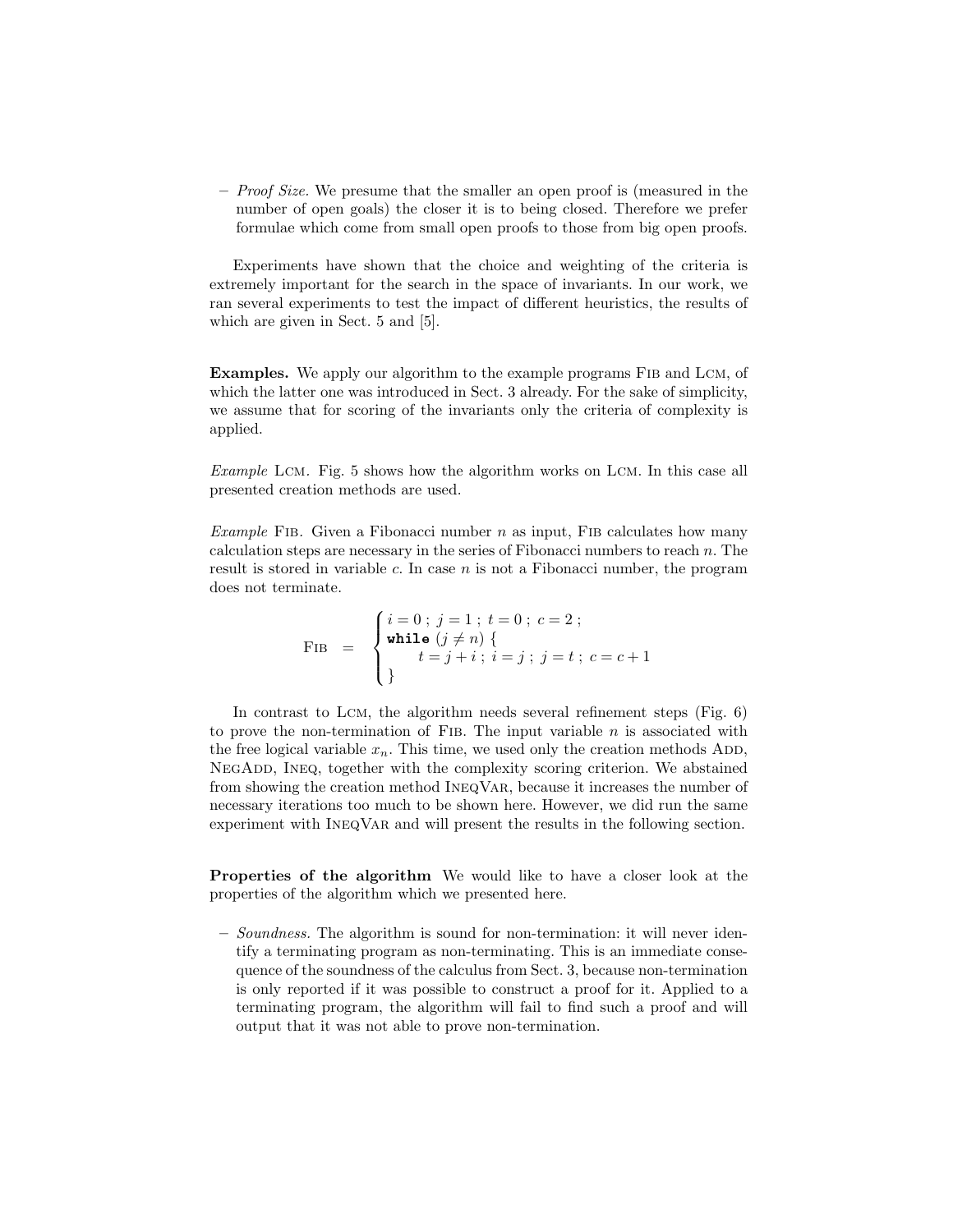- Incompleteness. Unfortunately, but expectedly, both our calculus and the algorithm are not complete for non-termination: there are programs that do not terminate for some inputs, but there is no proof of this fact in the calculus from Sect. 3. This is implied by the soundness, because the set of programs that do not terminate for some inputs is not recursively enumerable.<sup>4</sup> Because the algorithm is based on heuristics, it might also fail to find existing non-termination proofs for a program, of course.
- $-$  Automation. The algorithm works fully automatic, in the sense that no manual "human" actions are necessary to obtain the results.
- $-$  *Determinism.* The algorithm is deterministic, because for the same input it always produces the same results. The indeterministic calculus which forms the base of the prover is made deterministic by choice of heuristics and prioritisation.
- $-$  Termination. Our algorithm itself always terminates. This is ensured by setting an upper limit for the number of iterations, and by limiting the size of proofs in the calculus from Sect. 3 that are constructed. Of course these limits have to be chosen carefully, because the lower they are the fewer nonterminating programs can be identified.

# 5 Experiments

We implemented the algorithm, which we presented in Sect. 4 in particular we wrote the part of the invariant generator and used the software KeY [8] as theorem prover. Both are written in Java. Since there was no publicly available standardised example set of non-terminating programs, we built up one to estimate the quality of our approach and test different heuristics.

Example Set. Our example set consists of 55 programs, of which 53 are known to be non-terminating for all or some input values, one whose termination behavior is not fully known and one which is terminating. All programs are written in a fragment in Java, which captures the functionality of the While language which we described in Sect. 2. They have between one and five variables and up to 25 lines of code. We chose them either because they represent typical programming errors or because they reveal very tricky non-termination behavior.

Results of the Experiments. We tested different settings concerning creation and scoring of invariants in several experiments [5]. Our software could solve 41 of the 55 examples automatically, but not more than 37 with one setting. This fact shows how sensitive the algorithm's heuristics are.

Some of the experiments were used to estimate the usefulness of the different creation methods of Sect. 4, in particular the method IneqVar. Experiments who included free logical variables as invariant templates could solve about 20% more problems than those who did not. Free variables are obviously a strong tool

 $4$  Note that the set of programs that terminate for all possible inputs is not recursively enumerable either.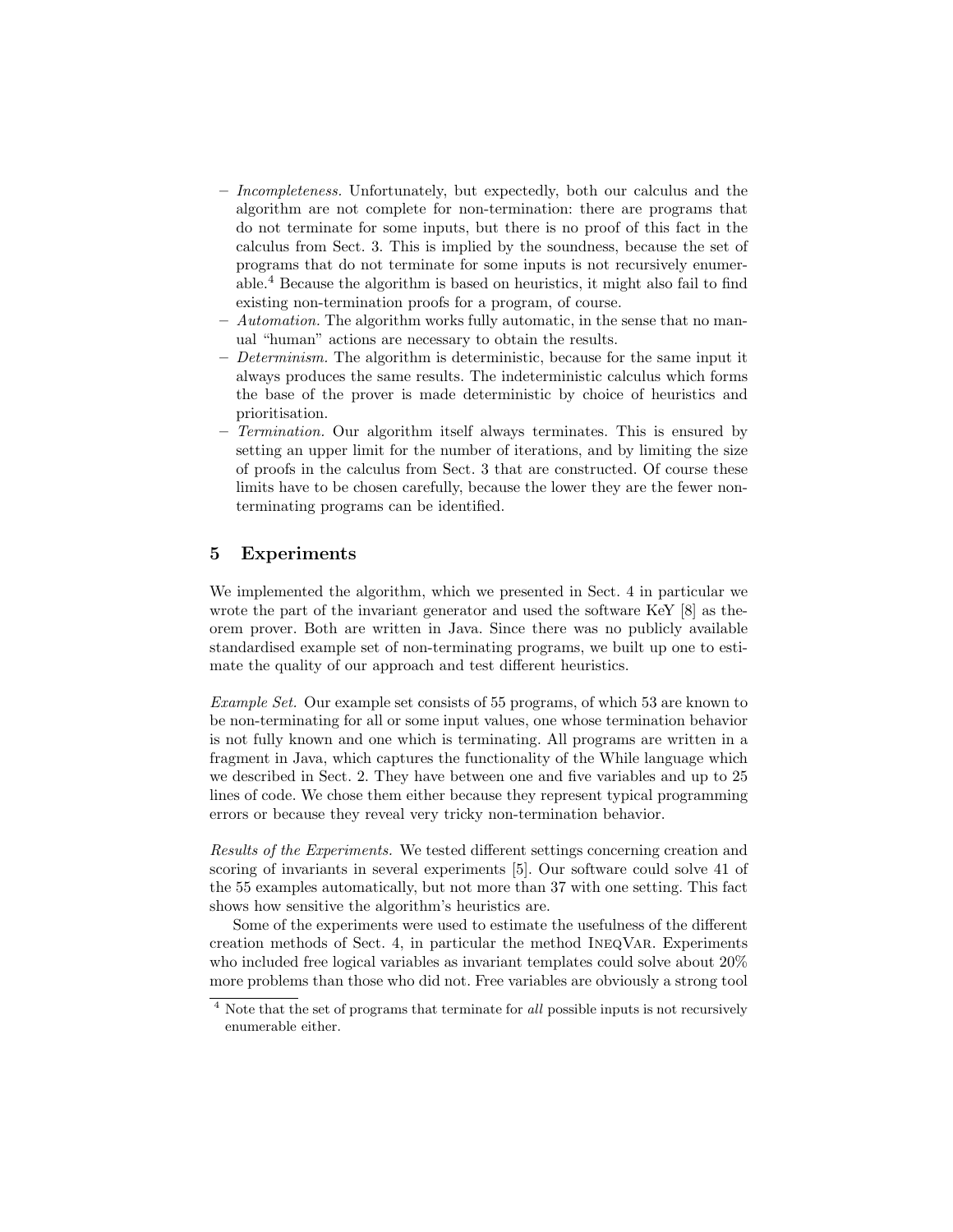| It. cur. Inv.                             | Open goals                                                        |
|-------------------------------------------|-------------------------------------------------------------------|
| $1$ $Inv_1 \equiv true$                   | $i = x +$                                                         |
| 2 $Inv_2 \equiv i > x$                    | $x > 1$ $\vdash$ , $j < x - i, i < -1, j > 1 + x$ $\vdash$        |
| 3 $Inv_3 \equiv i < x$                    | $x < 1$ $\vdash$ , $i > 1, j > x - i, j < -x$ $\vdash$            |
| 4 $Inv_4 \equiv i \neq x$                 | $x = 1 + , j = x - i, i = 0 +$                                    |
| 5 $Inv_5 \equiv i > x \wedge x < 1$       | $x > 1$ $\vdash$ , $j < x - i, x < 0, i < -1, j > 1 + x$ $\vdash$ |
| 6 $Inv_6 \equiv j > x \wedge x > -1$ none |                                                                   |

The next invariants to be tried:

| $Inv_7 \equiv j < x \wedge x > 1$                  | $Inv_{14} \equiv i \neq x \wedge i > x - i$           |
|----------------------------------------------------|-------------------------------------------------------|
| $Inv_8 \equiv i < x \wedge i < 1$                  | $Inv_{15} \equiv j > x \wedge x < 1 \wedge x > 0$     |
| $Inv_9 \equiv i \neq x \wedge i = 0$               | $Inv_{16} \equiv i > x \wedge i > x - i$              |
| $Inv_{10} \equiv i \neq x \wedge x > 1$            | $Inv_{17} \equiv i < x \wedge i < x - i$              |
| $Inv_{11} \equiv j \neq x \wedge x < 1$            | $Inv_{18} \equiv i \neq x \wedge i \neq x - i$        |
| $Inv_{12} \equiv i \neq x \wedge x \neq 1$         | $Inv_{19} \equiv i > x \wedge x < 1 \wedge i > x - i$ |
| $Inv_{13} \equiv i > x \wedge x < 1 \wedge i > -1$ |                                                       |

Fig. 6. Application of the algorithm on example FIB. Again, technically, i and j in the open goals are Skolem terms like  $f_a(x_a, x_b)$  in Fig. 4. In iteration no. 6, the nontermination proof can be closed with the constraint  $[x_n < 1 \land -2 < x_n]$  for the free variables. This result expresses that for n being 0 or  $-1$ , FIB does not terminate. The following invariants were dismissed by the filters because of inconsistency:  $j > x_n \wedge j$  $1 + x_n$ ,  $j < x_n \wedge j > x_n - 1$ , and  $j > x_n \wedge x_n < 1 \wedge j < 1 + x_n$ .

(and sometimes the only one) which leads to successful non-termination proofs. Unfortunately, they increase the complexity of proofs in case they do not lead to a closed proofs. In some cases this led to the situation that the algorithm reached the limit of iterations before a suitable invariant was found. This is also the case when the target program is actually terminating for all initial states. The average number of iterations in successful cases (that means a suitable invariant was found) lay between 1.5 and 3.5 depending on the heuristics.

The example Lcm of Sect. 4 was solved in all experiments. The number of necessary iterations lay between 2 and 8 iterations. The example Fib was solved by some of the experiments and their number of iterations was between 6 and 39 iterations. The best run is illustrated in Fig. 6. Using the creation method IneqVar, the number of iteration raises (depending on the heuristics). An invariant which was found in this case is  $j > L_j \wedge i > L_i$ , where the proof was closed with the (simplified) constraint  $[L_j = -1 \wedge L_i = -1 \wedge x < 0]$ . Invariant and constraint describe the situation where the input value  $n$  is negative and the variables  $j$  and  $i$  are non-negative (which is always the case).

The example set and the implementation of the software is publicly available at http://www.key-project.org/nonTermination/.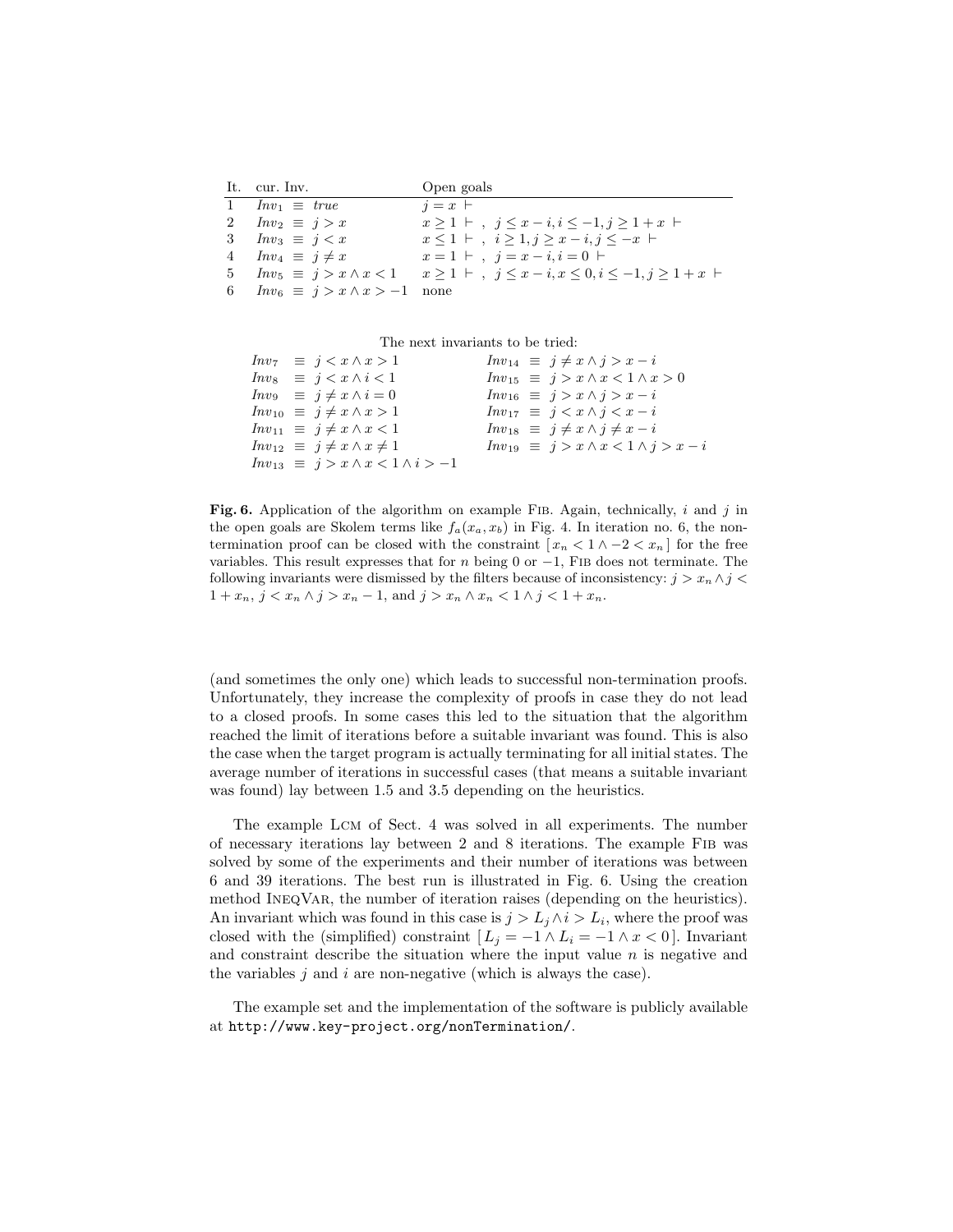## 6 Related Work

Although the development of termination checkers is a flourishing research subject, we only know of two methods (and implementations) that are directly comparable to the non-termination analysis presented in this paper:

The more similar approach is [11], which uses concolic program execution to search for lassos (loops) in a program, and constraint solving for proving the feasibility of lassos. The latter part is similar to the invariant generation method shown in the present paper, but it does not make use of counterexamples to refine invariant candidates. Because we use purely symbolic reasoning to determine critical initial program states, it can also be expected that our approach is able to derive more general descriptions of such input states than [11], at the cost of being less scalable.

Secondly, the AProVE system [12] is able to prove both the termination and non-termination of term rewrite systems [13] and is in principle also applicable to imperative programs: such programs can be analysed after a suitable translation to rewrite systems [2]. So far, existing translations are incomplete, however, which means that the resulting rewrite system might be non-terminating even if the original program is terminating.

Construction of invariants using invariant templates and constraint solving is an approach that is employed in many contexts, e.g., [14, 15]. The principle is usually not embedded in a program logic as it is done in the present paper.

The iterative refinement of invariants described in this paper has some similarities to iterative backwards-propagation of assertions, which is described in [16] but can, in some form or another, be found in many static program analysis techniques.

# 7 Conclusion and Future Work

We have introduced a novel approach to automated detection of non-termination defects in software programs. The approach is built on the basis of a sequent calculus for dynamic logic and works by generating invariants that prove the unreachability of terminating states. In experiments, the majority of our example programs could automatically be proven non-terminating. Furthermore, when experimenting with more complex non-terminating Java programs [5], we found that also here it is often possible to find small and simple invariants that witness non-termination. The intuitive explanation for this is that (i) the usage of the invariant rule While (with anonymising updates) allows to ignore those parts of the program state that are not changed in the loop, and that (ii) the precise character of state changes caused by a loop can be ignored in the invariant as well, as long as non-termination is preserved. Although further investigations concerning such programs are necessary, this indicates that our method is also applicable to programs that operate on heap data structures.

When moving from the while-language to actual Java-like programs, one modification of the algorithm that appears helpful is to automatically add heap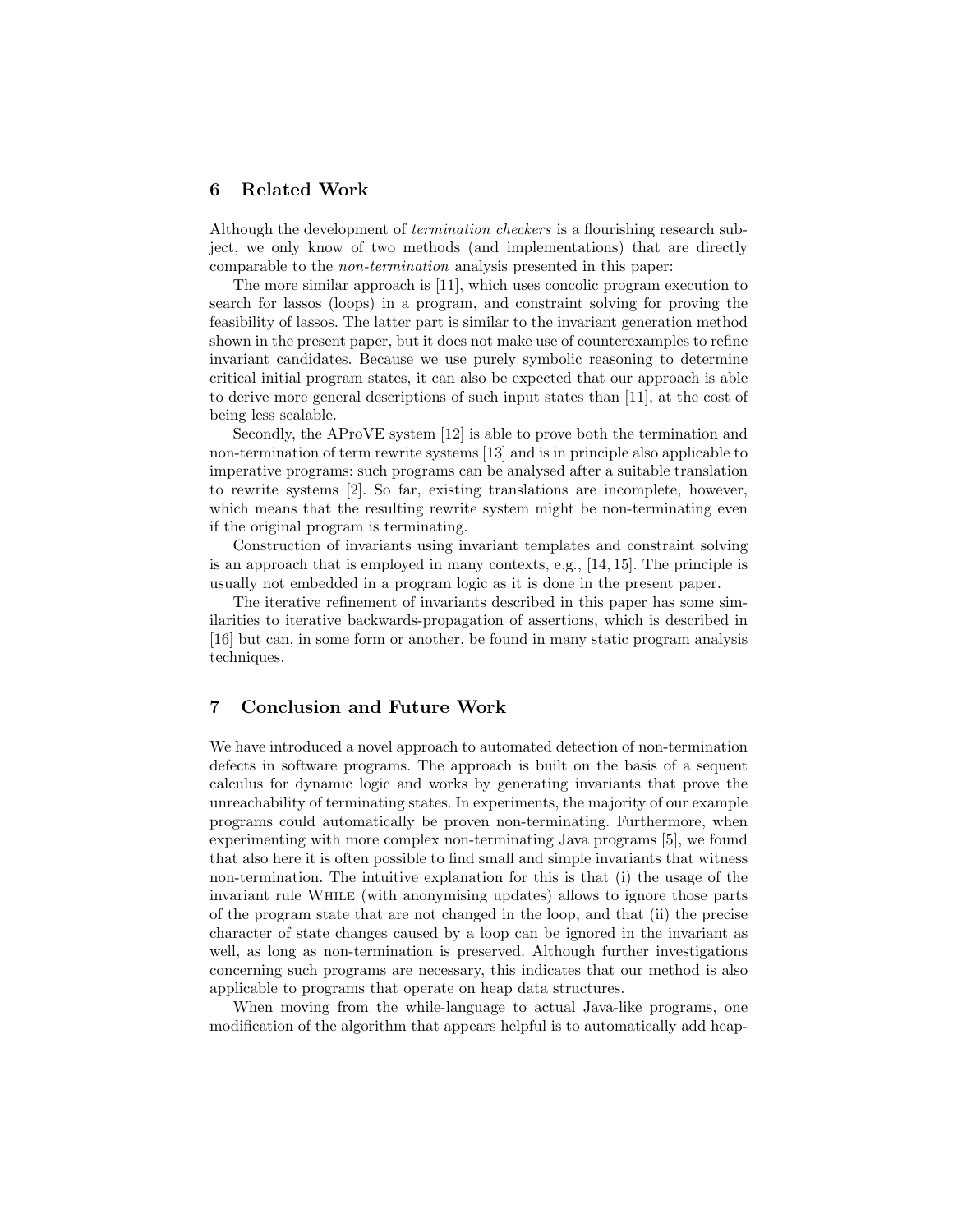wellformedness conditions to the invariant candidates. Partly, this is a consequence of using dynamic logic for Java [8, Sect. 3], in which properties like "attributes of allocated objects only point to allocated objects" are non-trivial and can be difficult to synthesise for the invariant generator. Another aspect that becomes more central with Java programs is the detection of the variables and heap locations that a loop can assign to. It might be useful to determine also these locations incrementally and simultaneously with the loop invariant, based on failed proof attempts.

As a prerequisite for more extensive experiments, we want to develop an implementation of our non-termination checker that is more tightly integrated with the program verification tool used. This way, we expect to achieve a significantly higher performance. On the more theoretic level, we are in the process of investigating the usage of closure constraints (Sect. 3) more systematically in order to define fragments of first-order logic with integer arithmetic for which the calculus is complete, and in order to further develop the approach.

## Acknowledgements

We like to thank the following people for constructive feedback and support: Richard Bubel, Prof. Reiner Hähnle, Mattias Ulbrich, Benjamin Weiss and all others of the KeY-group. Besides we like to thank Prof. Giesl for supporting the diploma thesis which was the base for this paper.

## References

- 1. Cook, B., Podelski, A., Rybalchenko, A.: Terminator: Beyond safety. In: CAV '06, Proceedings of the 18th International Conference on Computer-Aided Verification. LNCS, Springer (2006) 415–418
- 2. Sondermann, M.: Automatische Terminierungsanalyse von imperativen Programmen. Master's thesis, RWTH Aachen University, Aachen, Germany (2006)
- 3. Rümmer, P., Shah, M.A.: Proving programs incorrect using a sequent calculus for Java Dynamic Logic. In Gurevich, Y., Meyer, B., eds.: Tests and Proofs, First International Conference, TAP 2007, Zurich, Switzerland. Revised Papers. Volume 4454 of LNCS., Springer (2007) 41–60
- 4. Fitting, M.C.: First-Order Logic and Automated Theorem Proving. 2nd edn. Springer-Verlag, New York (1996)
- 5. Velroyen, H.: Automatic non-termination analysis of imperative programs. Master's thesis, Chalmers University of Technology, Aachen Technical University, Göteborg, Sweden and Aachen, Germany (2007)
- 6. Winskel, G.: The Formal Semantics of Programming Languages. MIT Press, Cambridge, Massachusetts (1993)
- 7. Harel, D., Kozen, D., Tiuryn, J.: Dynamic Logic. MIT Press (2000)
- 8. Beckert, B., Hähnle, R., Schmitt, P.H., eds.: Verification of Object-Oriented Software: The KeY Approach. Volume 4334 of LNCS. Springer (2007)
- 9. Rümmer, P.: A sequent calculus for integer arithmetic with counterexample generation. In: Proceedings of 4th International Verification Workshop (VERIFY'07). Volume 259 of CEUR (http://ceur-ws.org/). (2007)